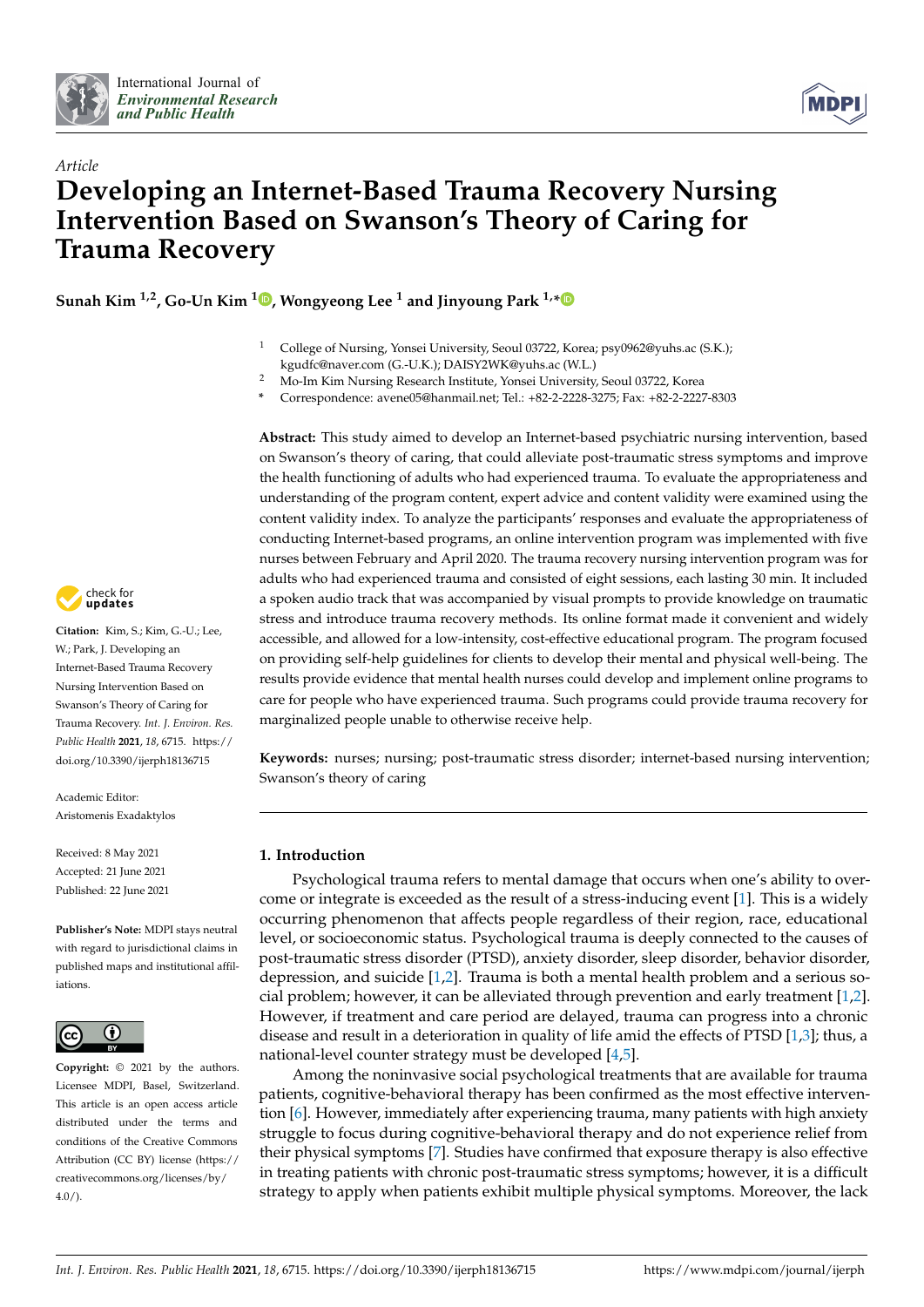of trained professional therapists limits nurses' ability to learn the treatment [\[8\]](#page-11-4). Recently, studies reported that eye movement desensitization and reprocessing (EMDR) has a therapeutic effect in people who have experienced trauma; however, this technique also has high training costs. Additionally, certification requires thoroughly supervised training at the EMDR Society headquarters in the United States and general nurses lack access to the certification programs. Thus, its use is limited  $[8]$ . As such, there is a need for accessible and effective options for the treatment of post-traumatic symptoms. Therefore, the aim of this study was to develop an Internet-based self-help program for adults who have experienced a traumatic event.

## *1.1. Background*

In various countries, professionals from health-care specialized fields are participating in the respective "Trauma Health" fields within their communities and are striving toward competency development [\[2,](#page-10-1)[9\]](#page-11-5). In particular, therapists who care for people experiencing trauma can easily experience burnout; therefore, there is a great need for training programs within this profession [\[10\]](#page-11-6). For this reason, a national-level response strategy that provided a significant amount of support for building a network of experts and the providing human resource training was developed [\[2,](#page-10-1)[10\]](#page-11-6).

In Korea, mental health experts (e.g., doctors, nurses, social workers) are mobilized at the "Community Mental Health Welfare Center" [\[4\]](#page-11-0). Mental health experts perform monitoring, evaluation, crisis counseling, and case management necessary for psychological recovery for those who have experienced traumatic events, and vulnerable people in their families and communities over a long period of time immediately after trauma occurrence [\[3\]](#page-10-2).

Trauma recovery requires an integrated approach, from individual psychological and emotional problems to changes in social structure and environment [\[3\]](#page-10-2). However, the lack of an integrated and systematic education program for mental health nurses at the national level has been shown to make trauma therapy difficult, which further promotes psychological burnout of mental health professionals [\[4](#page-11-0)[,5\]](#page-11-1).

Many psychiatric nurses still struggle with deviating from the perspective of psychiatric hospital-oriented trauma treatment. Furthermore, decreased interest in the nursing field has led to a serious lack of nursing personnel who have received systematic trauma treatment training [\[4](#page-11-0)[,5\]](#page-11-1). However, in Korea, although social welfare and clinical psychology college majors actively participate in strengthening their capacity for trauma management and treatment, there are few opportunities to engage in trauma treatment training in the nursing field [\[5\]](#page-11-1). Nurses' lack of competency in trauma intervention is thought to be a contributing factor towards the lack of participation by nurses [\[11\]](#page-11-7).

Previous studies have found that resilience and the ability to cope with stress buffer the negative symptoms associated with trauma experiences and contribute to improving mental health [\[12](#page-11-8)[,13\]](#page-11-9). In addition, guided self-help nursing interventions can assist in the management of various psychiatric conditions, such as depression and anxiety, in patients with PTSD, and help these patients find satisfaction and happiness in life while gaining a deeper understanding of themselves [\[14\]](#page-11-10). Nursing interventions are based on a holistic understanding of human beings; however, interventions that can integrate physical, mental, social, and behavioral interventions within effective therapeutic strategies must still be developed [\[15\]](#page-11-11).

This study used Swanson's theory of caring [\[16\]](#page-11-12), a middle-range theory, as its theoretical basis. Swanson's theory of caring was initially developed for parents who experienced fetal miscarriages; however, it has been used in various situations, including for parents of premature babies, and has been used as the theoretical basis for several previous studies [\[17\]](#page-11-13). In addition, researchers have reported that level of care and patient safety improved when Swanson's theory of caring was used as the theoretical basis for supporting nursing practice in several hospitals in the United States, as did the level of satisfaction in the care provided to patients by nurses [\[18\]](#page-11-14). Swanson's theory of caring suggests that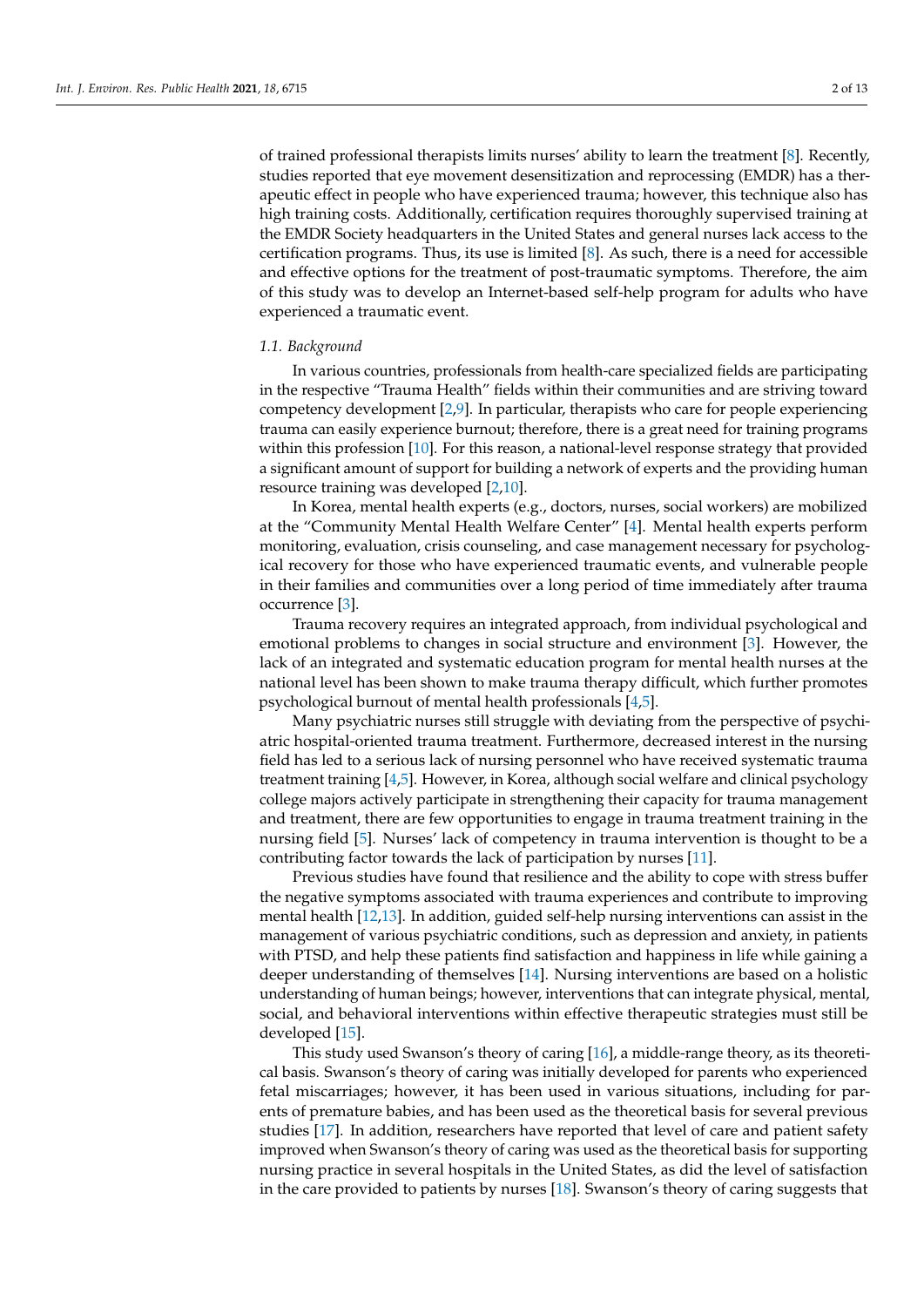"client well-being" can be maintained while executing a five-step process: "maintaining belief," "knowing," "being with," "doing for," and "enabling" [\[19\]](#page-11-15). This process is applicable to both those who have experienced trauma and for the nursing staff.

People often do not receive early professional treatment following traumatic experiences because they are not aware of the negative impact that trauma can have on their mental health. Moreover, patients can present with a wide variety of symptoms, including physical symptoms and sleep disturbances [\[20\]](#page-11-16). Patients may be concerned that they could re-experience trauma during the course of the treatment, and may struggle to connect with the appropriate therapist [\[2,](#page-10-1)[21,](#page-11-17)[22\]](#page-11-18). Additionally, face-to-face treatment is time-consuming and expensive, and appropriate services are difficult to provide in isolated places, such as rural areas [\[14](#page-11-10)[,23\]](#page-11-19).

When it comes to overcoming these limitations, Internet-based interventions are promising treatment options compared to face-to-face interventions. According to Lewis et al. [\[14\]](#page-11-10), Internet-based interventions require much less time from therapists and clients, and guided psychological interventions are a treatment option that could help broaden access to effective interventions. In their study, the Internet-based intervention group reported significantly lower PTSD, depression, anxiety, and dysfunction scores than the face-to-face intervention group. Based on such previous research, this study aimed to contribute to ease of management and low-cost operation by utilizing popular existing Internet media such as e-mail, video calls, and video lectures.

#### *1.2. Aim*

The aim of this study was to develop an Internet-based psychiatric nursing intervention that could alleviate post-traumatic stress symptoms and improve the health functioning of adults who have experienced trauma.

# **2. Materials and Methods**

## *2.1. Design*

This was a methodological research study that developed an Internet-based program based on Swanson's theory of caring [\[16\]](#page-11-12). The process involved developing the program's content, and then evaluating its Internet-based implementation. The evaluation was performed using five nurses as a convenience sample who role played as clients for the purposes of developing this intervention. The nurses worked in nonmental health-related areas and had more than three years of nursing experience. The five participating nurses assessed the appropriateness of the program's online configuration and provided feedback on their experience with the program. The researchers conducted the program in the role of the therapist. The program was run individually online.

## *2.2. Ethical Considerations*

Approval for this study was obtained from the institutional review board of Yonsei University (Y-2019-0083). The participants expressed their intention to voluntarily participate through the recruitment announcement and were provided with a description of the study. This material explained the study's purpose, potential risks, and benefits. Participants were informed that participation was voluntary and they could withdraw from the study at any time.

#### *2.3. Conceptual Framework*

Swanson's theory of caring is based on the experiences of women who had undergone abortions or given birth to a premature baby [\[16\]](#page-11-12). The theory emphasizes that the focus of nursing is not on human illnesses but on helping patients achieve, maintain, and recover optimal levels of well-being [\[18\]](#page-11-14). In addition, as a middle-range theory, it provides the basis for nursing practice and applies each caring process to nursing. This theory describes five caring processes: "maintaining belief," "being with," "knowing," "doing for," and "enabling" (Figure [1\)](#page-3-0).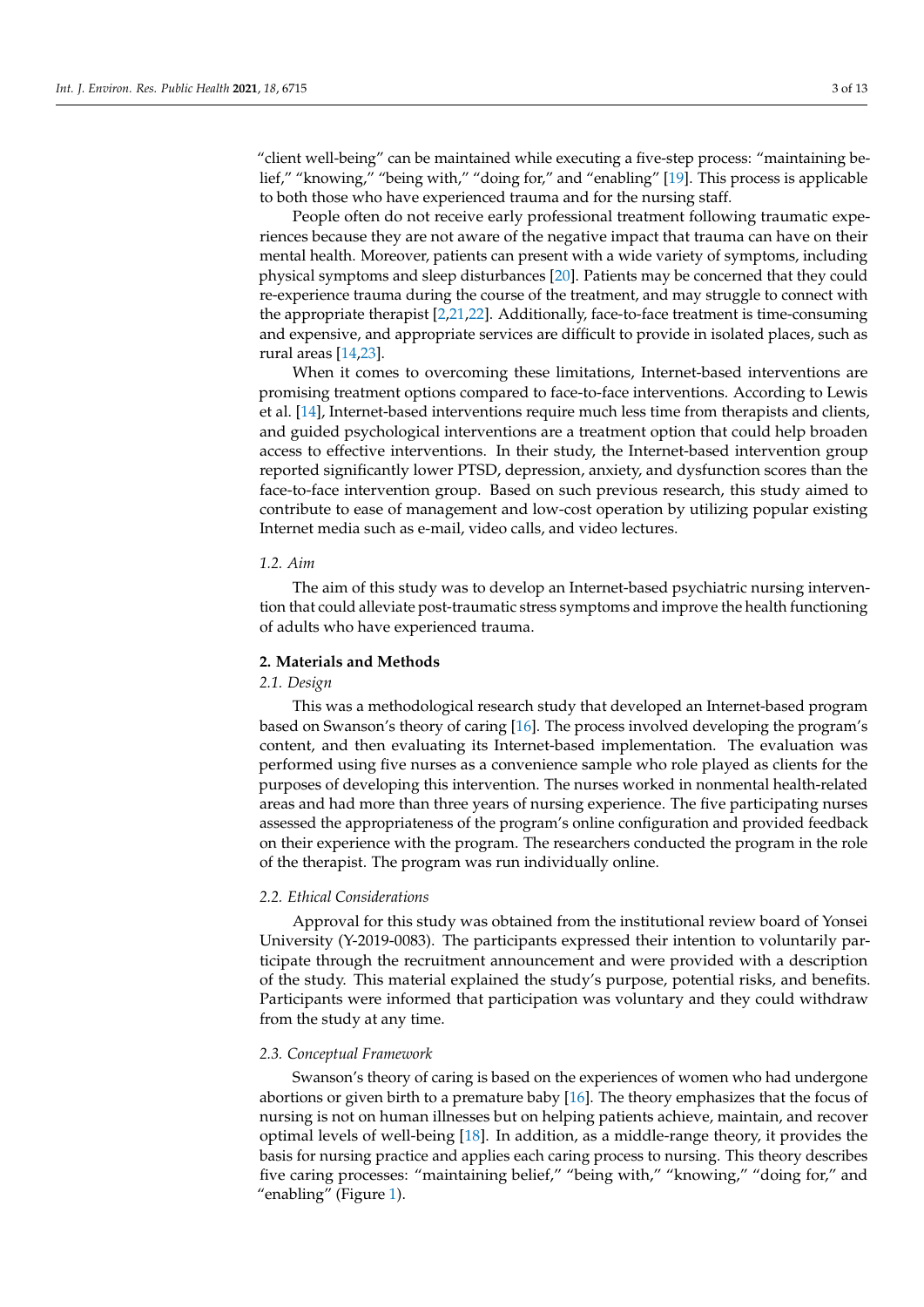<span id="page-3-0"></span>

**Figure 1.** Conceptual framework for the program. **Figure 1.** Conceptual framework for the program.

The concept of "maintaining belief" emphasizes the trust between the client and the Theories of "maintaining" energy and the trust between the client and the Theories of Theories of Theories in the Theories of Theories of nurse. To maintain hope and recovery, clients should help and respect themselves [\[16,](#page-11-12)[24\]](#page-11-20). [16,24]. In this study, the research team used response letters, which aided in developing and deep trust between the therapist and client, that were related to "maintaining belief" and deep trust between the therapist and chent, that were related to "maintaining beneft from the first to the last session. Therapists aimed to provide an understanding and non the mot to the last session. Therapists aimed to provide an understanding and supportive attitude, as well as hope, in the response letters. In this study, the research team used response letters, which aided in developing a strong

ing and supportive attitude, as well as hope, in the response letters. In the "being with" stage, the nurse reports on the necessity behind recognizing the In the "being with" stage, the nurse reports on the necessity behind recognizing the client's feelings by allowing them space to share their feelings and experiences. One study client's feelings by allowing them space to share their feelings and experiences. One reported that nurses should communicate clearly with clients and not feel burdened [\[16\]](#page-11-12). study reported that nurses should communicate clearly with clients and not feel bur-In this study, the "being with" aspect of the interaction between the client and therapist was also applied to the response letter through interactive communication. From the response letter, clients could recognize that the therapist was listening to their experiences and feelings. When clients who had experienced trauma were treated by nurses, they found that they were able to accept and respect their existence.

The "knowing" stage aims to develop the client's understanding of the meaning of the events that have occurred in their lives. From this perspective, the nurse and client try to create knowing and understanding around the human responses to recovery, rather than emphasizing or avoiding traumatic experiences [\[16](#page-11-12)[,17\]](#page-11-13). In this study, "knowing" focused on getting to know and respect the clients themselves: grasping experiences, thoughts, and feelings, and grasping their mutual relationships.

The "doing" stage is characterized by the nurse caring for the client. One study reported that nurses should help maintain client well-being by allowing the nurses to protect and care for clients and by allowing clients to set goals for themselves [24]. In this study, "doing" emphasized the client's self-help process by recognizing their traumatic experiences, maintaining rational recognition in stressful situations, and controlling negative experiences, maintaining rations, maintaining rations, and controlling rations, and controlling rations, and controlling rations, and controlling rations, and controlling rations, and controlling rations, and controlling r emotions.

In the "enabling" stage, nurses allow clients to change their daily routine and solve problems on their own as they encounter new events [16,19]. In this study, the concept of "enabling" provided the perspective that clients could solve their problems and find meaning in life. To find gratefulness and satisfaction in daily life, clients learned effective communication skills and stress management strategies.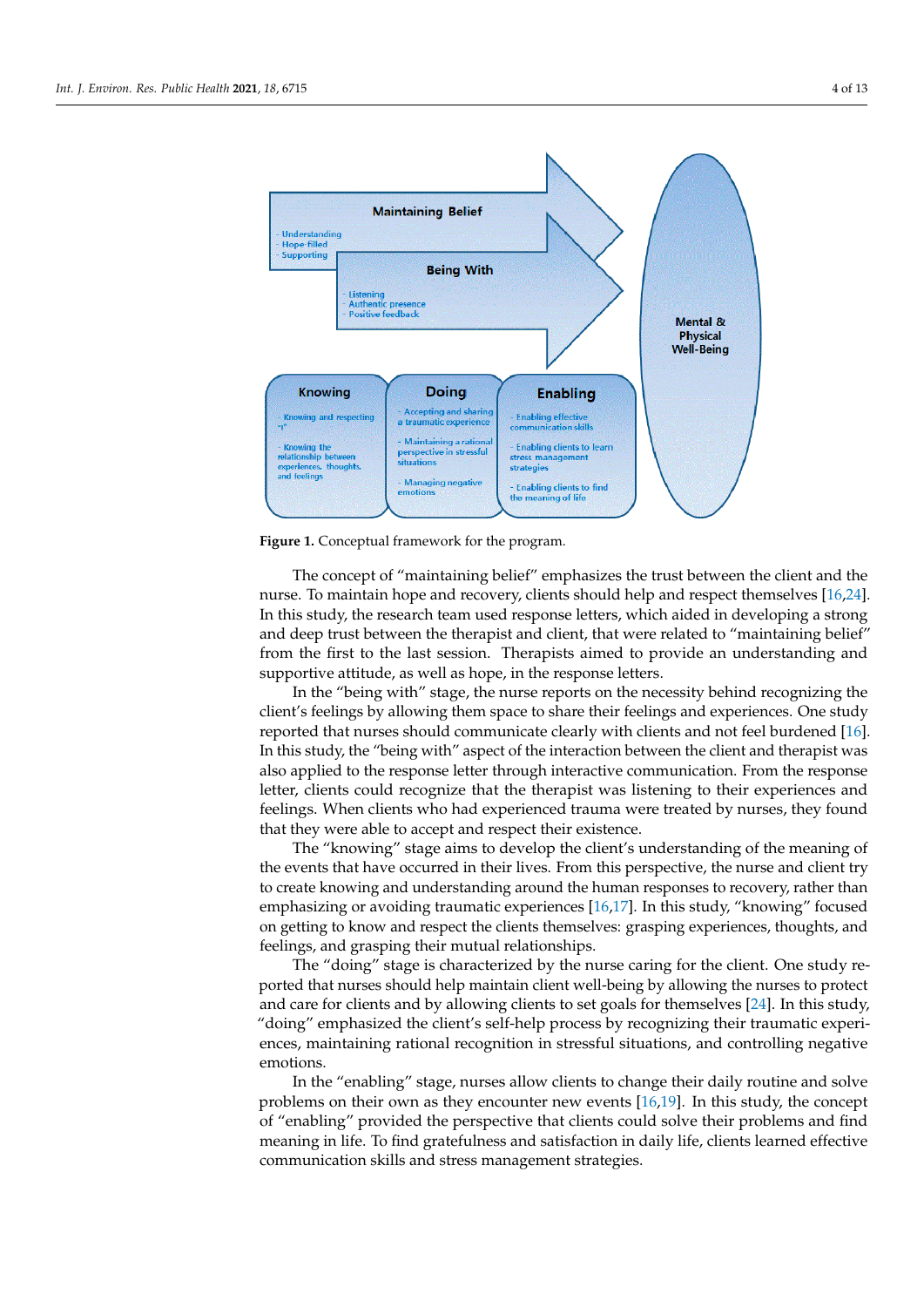#### 2.4.1. Stage I. Program Content Development Process

Based on the theoretical framework and literature review, the research team set the goals, theme, and main content of the intervention program, and determined the duration of the eight-session program. The qualification requirements for the researchers who conducted the program were identified.

To confirm the content for each session, the content that we developed was reviewed, revised, and supplemented by experts on the program draft in paper documents. The experts comprised one trauma counselor at a counseling center and six mental health nurses at mental health services and mental health rehabilitation centers. Experts assessed the effectiveness of each session's purpose and content using a four-point Likert scale, where  $1 =$  completely inappropriate,  $2 =$  not appropriate,  $3 =$  appropriate, and  $4 =$  very appropriate. The content validity index (CVI) was also calculated.

To evaluate the appropriateness and understanding of the program content, expert advice and the CVI were checked.

The suitability of the overall purpose of the program and the goals for each session were verified. The CVI was 3.2 points (86.1%), thus verifying the content validity of the program. Moreover, the program was modified and supplemented based on the expert advice.

2.4.2. Stage II. Internet-Based Program Execution Process Development Process

Through evaluation of the adequacy of the online program, we analyzed the participants' responses to the Internet-based eight-session program. We confirmed the corrections and supplementations with the participants to establish their understanding of the composition and content of the program, the difficulty of the vocabulary, and the adequacy of the time provided. The final program was developed by applying the feedback that was received. Table [1](#page-5-0) shows the feedback from the participants and the revisions that were made that reflected their feedback. During the evaluation of the feedback, the research team recognized that the participants wanted more active interaction with the therapists. Therefore, the research team developed a response letter for each session. Following the correction and supplementation of the content, and the online application of the program using the method developed from participants' responses in the evaluation, the program was finalized.

| Participant Feedback                                                                                                                                                                                                                                                                                                                                                                                           | <b>Modifications Reflecting the Feedback</b>                                                                                                          |
|----------------------------------------------------------------------------------------------------------------------------------------------------------------------------------------------------------------------------------------------------------------------------------------------------------------------------------------------------------------------------------------------------------------|-------------------------------------------------------------------------------------------------------------------------------------------------------|
| Lack of two-way communication<br>"There is a lack of intimacy and communication with the therapist."<br>"There was no communication with the therapist. It felt as though the program<br>was delivered unilaterally."<br>"It was unfortunate that I could not build a rapport with therapist."<br>"It would be good if a support system could be formed through constant<br>communication with the therapist." | Added individual response letter for interactive<br>communication.<br>If the client wished, an on/offline interview was made<br>possible at any time. |
| Difficulty with narrative responses to questions<br>"It was difficult because I was unfamiliar with describing narrative responses."<br>"I was hesitant about what to write for the question."<br>"It would be better to reduce the number of narrative questions and provide brief<br>options for the answers."                                                                                               | A guideline for the response was provided with<br>examples of possible narrative responses.                                                           |

**Table 1.** Participant feedback and revisions to the eight-session Internet-based program.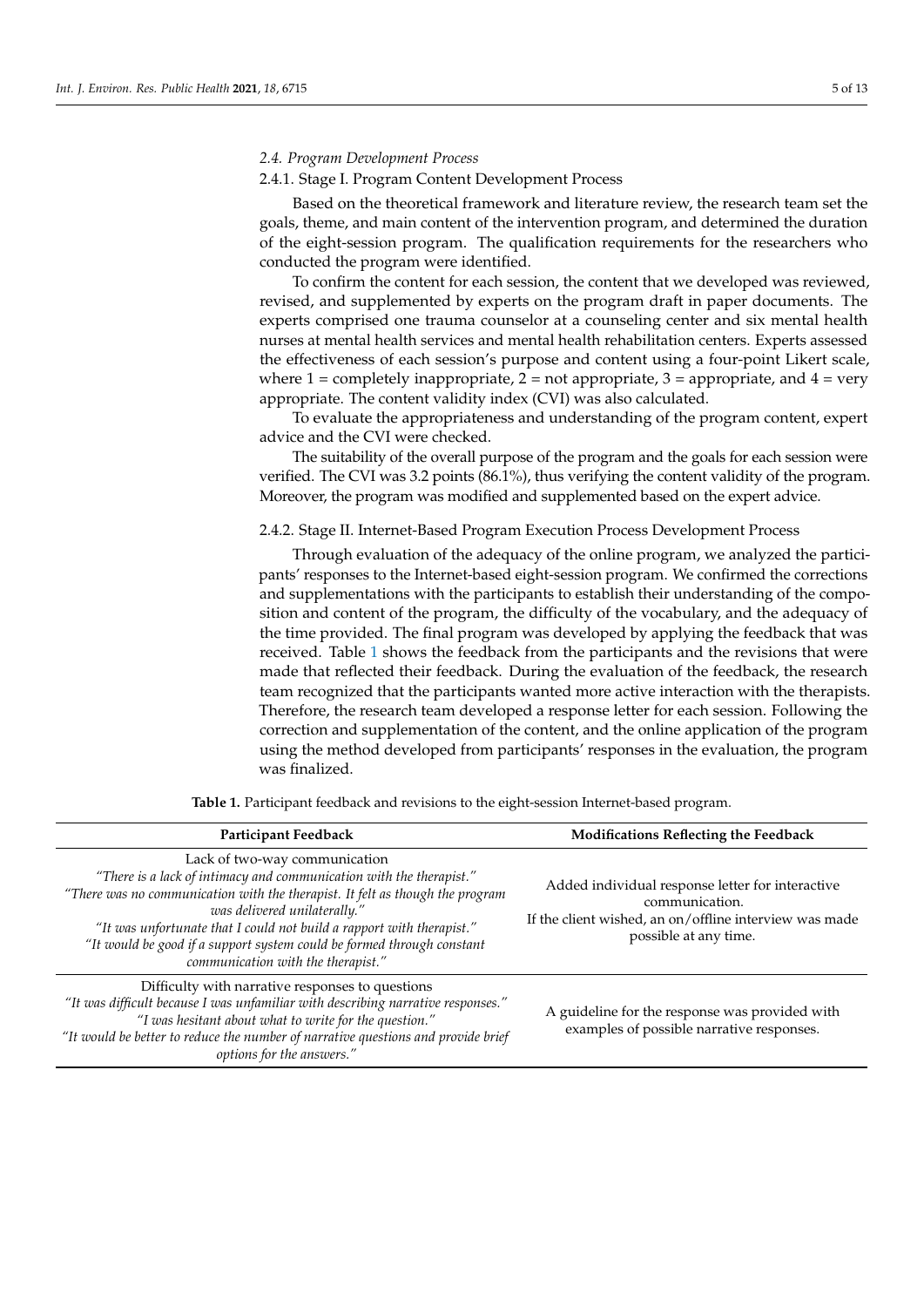**Table 1.** *Cont.*

<span id="page-5-0"></span>

| Participant Feedback                                                                                                                                                                                                                                                                                                                                                                                 | <b>Modifications Reflecting the Feedback</b>                                                                                                                                          |
|------------------------------------------------------------------------------------------------------------------------------------------------------------------------------------------------------------------------------------------------------------------------------------------------------------------------------------------------------------------------------------------------------|---------------------------------------------------------------------------------------------------------------------------------------------------------------------------------------|
| Lack of program instruction<br>"It would be nice if there were a guide available for the program before starting it."<br>"I started without knowing what kind of program it was, but it took more time<br>than expected and it was difficult."                                                                                                                                                       | Before the start of the program, detailed explanations<br>were provided on the background and purpose of the<br>program, and on how to respond.                                       |
| Need for specific questions<br>"Be specific about what you are asking. I wasn't sure if I was responding<br>correctly when I responded."<br>"When answering the question, it seemed that a specific example for each<br>question is needed."<br>"It would be nice if you could explain exactly what the question was asking. For<br>example, I was confused about how much anxiety 'anxiety' meant." | The questions in each session were specifically<br>changed and examples of the response were provided<br>to make it easier for the clients to answer.                                 |
| The amount and structure of the content in relation to providing it online<br>"The content was only composed of text, so I grew tired easily."<br>"It would be nice to make the program less boring by including things like<br>pictures and videos."<br>"It was difficult to concentrate on the program because there were too many<br>explanations provided in text on my cellphone."              | The program was amended through reduction and<br>simplification of the written content, and through the<br>addition of pictures, photos, and videos that could be<br>provided online. |

# **3. Results**

We developed a trauma recovery nursing intervention program for adults who have experienced trauma. This Internet-based program consisted of eight 30 min sessions. The program included a spoken-audio track that was accompanied by visual prompts. It aimed to provide knowledge on traumatic stress and introduce methods to recover from trauma. We chose an online format to make it convenient and widely accessible, and to allow for a low-intensity, cost-effective educational program. The theoretical framework for this study was based on Swanson's theory of caring [\[16\]](#page-11-12) and a literature review of trauma interventions. The specific topics covered in the training program are outlined in Table [2.](#page-6-0) The detailed content of each session is described below.

|  |  |  |  |  | <b>Table 2.</b> The eight-session program. |
|--|--|--|--|--|--------------------------------------------|
|--|--|--|--|--|--------------------------------------------|

| <b>Session</b> | Swanson's<br><b>Caring Theory</b><br><b>Process</b> | <b>Themes and Major Content</b>                                                                                                                                                                                                                                                                                                                                                       | <b>Guided Self-Help Questions for Trauma</b><br>Recovery                                                                                                                                       |
|----------------|-----------------------------------------------------|---------------------------------------------------------------------------------------------------------------------------------------------------------------------------------------------------------------------------------------------------------------------------------------------------------------------------------------------------------------------------------------|------------------------------------------------------------------------------------------------------------------------------------------------------------------------------------------------|
|                | Knowing                                             | Knowing and respecting "I"<br>Learning knowledge related to trauma<br>Understanding the importance of living happily<br>Trying to find my strengths<br>Practicing mental control through abdominal<br>breathing                                                                                                                                                                       | Asking questions to find strengths<br>Asking questions about happy experiences and<br>situations<br>Trying to introduce experiences of difficult times                                         |
| $\mathcal{P}$  | Knowing                                             | Knowing the relationship between experiences,<br>thoughts, and feelings<br>Recognizing changes after painful experiences<br>Finding meaning and goals in life to find<br>happiness away from traumatic experiences<br>Understanding the link between physical<br>activity and mental health<br>Learning body stabilization<br>Practicing mental control through body<br>stabilization | Asking questions about difficult situations and<br>hard times<br>Asking questions about how to cope with getting<br>out of difficult situations<br>Remembering positive emotions and gratitude |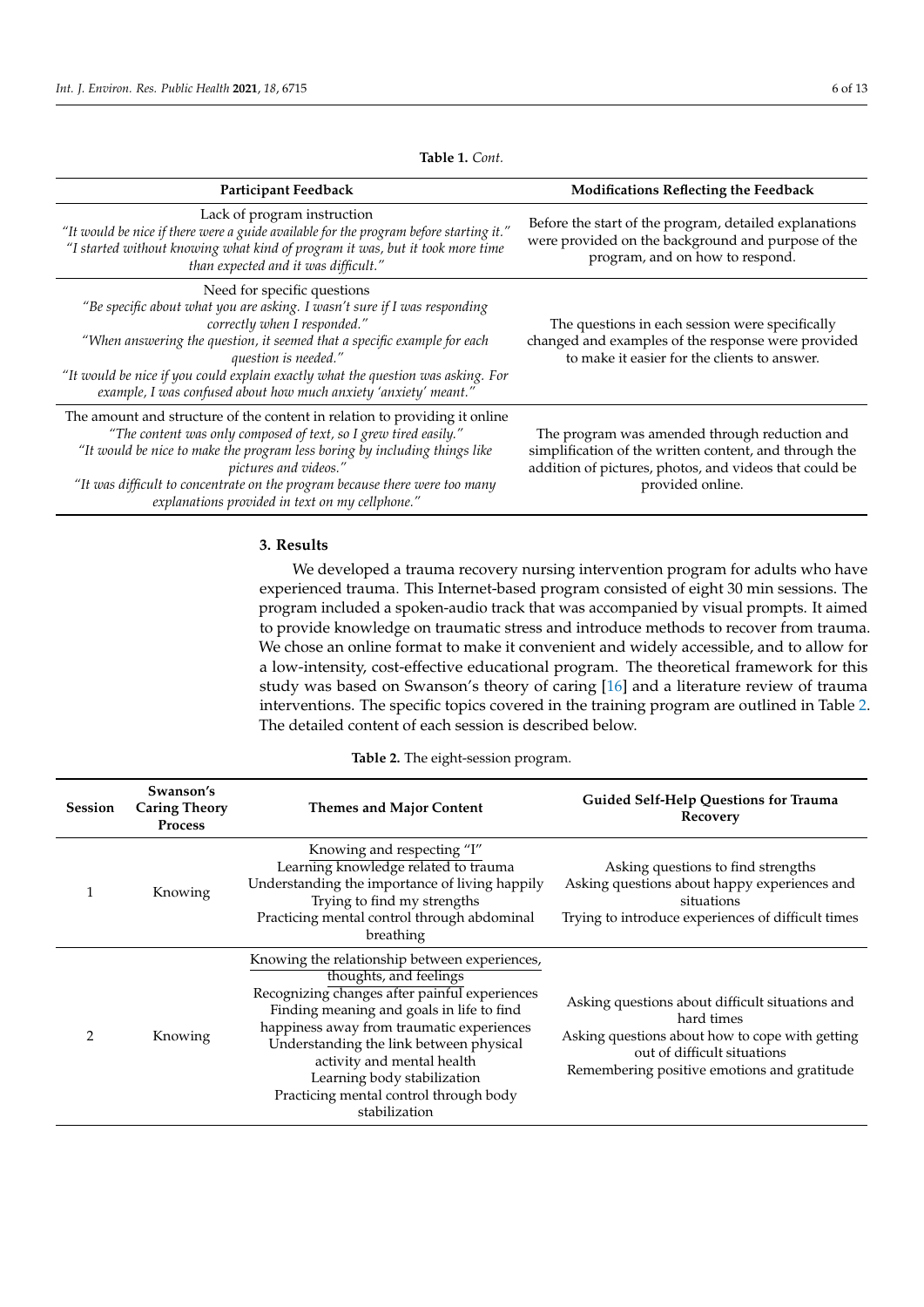<span id="page-6-0"></span>

| <b>Session</b> | Swanson's<br><b>Caring Theory</b><br><b>Process</b> | <b>Themes and Major Content</b>                                                                                                                                                                                                                                                                                               | Guided Self-Help Questions for Trauma<br>Recovery                                                                                                                                                                                                                  |
|----------------|-----------------------------------------------------|-------------------------------------------------------------------------------------------------------------------------------------------------------------------------------------------------------------------------------------------------------------------------------------------------------------------------------|--------------------------------------------------------------------------------------------------------------------------------------------------------------------------------------------------------------------------------------------------------------------|
| 3              | Doing for                                           | Accepting and sharing traumatic experiences<br>Using self-disclosure<br>Identifying the influencing factors of negative<br>emotions and thoughts<br>Learning to manage negative emotions<br>Practicing mental control through abdominal<br>breathing                                                                          | Sharing traumatic experiences<br>Remembering positive thoughts and emotions in<br>daily life<br>Asking questions that establish the relationship<br>between negative thoughts, emotions, and<br>behaviors<br>Changing negative emotions using the<br>"imagination" |
| 4              | Doing for                                           | Maintaining a rational perspective in stressful<br>situations<br>Trying to have objectiveness<br>Identifying the benefits of rational thinking<br>Expanding one's worldview and perspective in a<br>safe environment<br>Practicing mental through body stabilization                                                          | Remembering and enjoying strengths<br>Recognizing the degree of negative emotion<br>Applying a management strategy to change<br>negative emotions<br>Writing from a positive perspective                                                                           |
| 5              | Doing for                                           | Managing negative emotions<br>Identifying positive and negative emotions<br>Expanding positive emotions as a strength<br>Recognizing and enjoying the benefits of positive<br>emotions<br>Practicing mental control through abdominal<br>breathing                                                                            | Asking questions to restore positive emotions<br>Asking questions about experiences that<br>encourage confidence and happiness in daily life                                                                                                                       |
| 6              | Enabling                                            | Enabling effective communication skills<br>Learning assertive and responsible<br>communication skills<br>Analyzing communication patterns in stressful<br>situations<br>Finding problems and weaknesses in<br>communication in relationships that have<br>conflict<br>Practicing mental control through body<br>stabilization | Asking questions about the types of<br>communication<br>Asking questions on how to communicate<br>appropriately and effectively in difficult<br>situations and situations with conflict<br>Applying assertive communication skills in daily<br>life                |
| 7              | Enabling                                            | Learning a stress management strategy<br>Finding strategies to reduce stress<br>Finding a way to manage stress by using<br>strengths<br>Learning confrontation and refusing skills for<br>unreasonable requests<br>Learning to "butterfly embrace"<br>Practicing mental control through abdominal<br>breathing                | Identifying stressful situations<br>Asking questions about experiences related to<br>using strengths to manage stress<br>Paying compliments for overcoming stress                                                                                                  |
| 8              | Enabling                                            | Finding the meaning of life in everyday living<br>Identifying changes in daily life after<br>participating in the program<br>Finding gratitude in daily life<br>Finding satisfaction and meaning in life<br>Mind control through body stabilization                                                                           | Asking questions to recognize self-change in<br>daily life through the program<br>Asking questions about perceived meaning and<br>happiness in life<br>Trying to incorporate positive self-talk                                                                    |

# **Table 2.** *Cont.*

# *The Eight-Session Program*

First, before the start of the main program, the background and purpose were explained to participants and an overall introduction on how the program would be conducted was provided.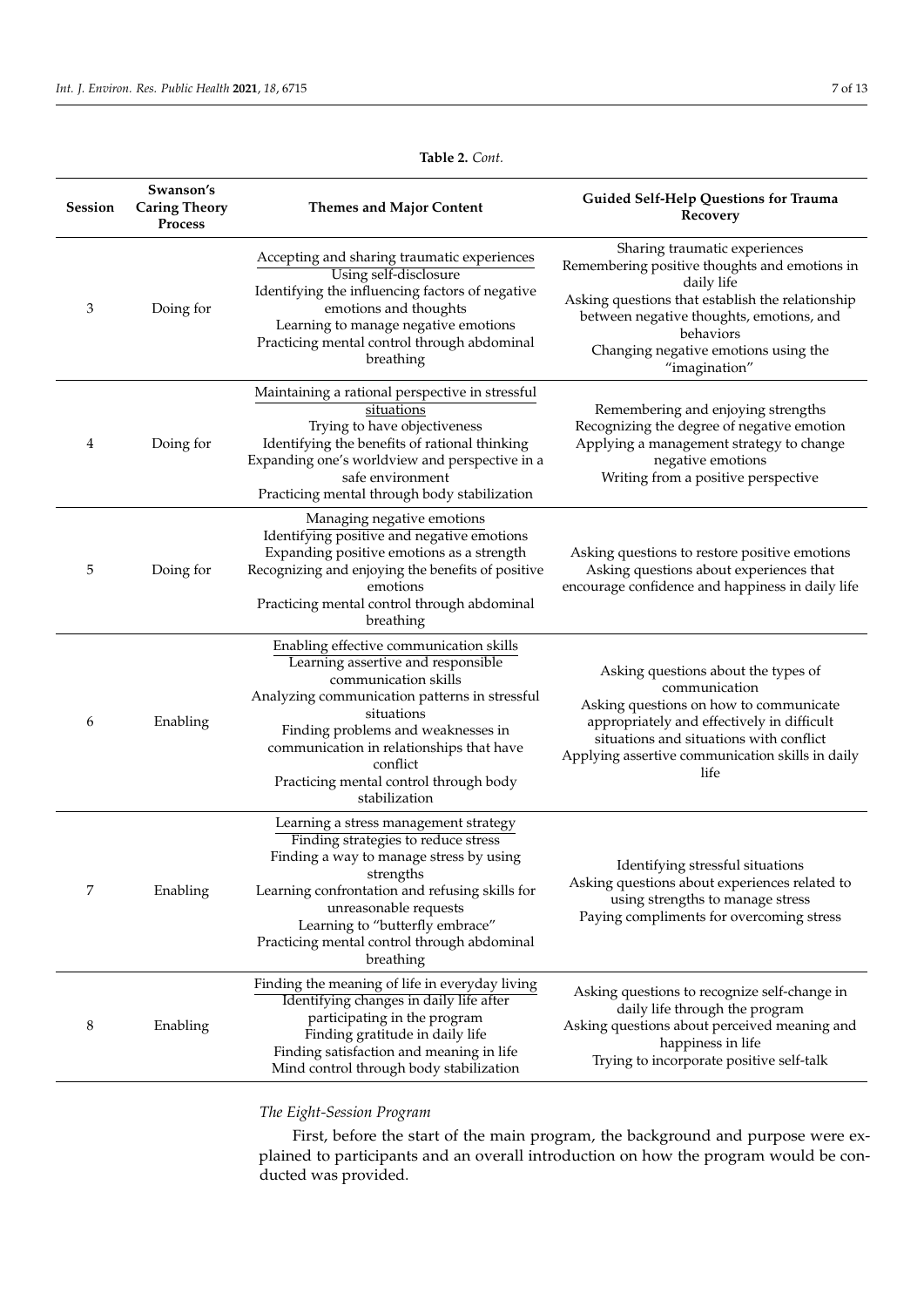Session 1 emphasized self-understanding and self-respect. Clients had time to understand themselves by remembering things that were either sad or happy and recording them. Clients were provided with information on PTSD, and we confirmed that the clients were not experiencing PTSD without support. In addition, clients were encouraged to determine their undiscovered strengths. They were also encouraged to consider how they could use their strengths in their lives. After Session 1, clients practiced abdominal breathing to calm their minds, which they may have been struggling with due to the task of recalling painful memories.

Session 2 helped clients be more vulnerable than in the first session. Clients thought of people who had hurt them in their lives and faced the negative emotions they felt. To turn their negative emotions into positive ones, they were reminded of the aspects of their life for which they could be grateful. The clients were given information on flashbacks and how to cope with them if they experienced any. After Session 2, the clients practiced gradual muscle relaxation, a type of body stabilization. Body stabilization focuses on physical and emotional sensations, and on the present rather than the past.

Session 3 focused on clients accepting and sharing trauma experiences on their own. Through self-exposure, clients were encouraged to understand and share how the difficult situations that were addressed in the second session affected their feelings, thoughts, and behavior. It helped evoke and discharge negative emotions and thoughts. In addition, clients were trained to control their emotions by turning negative thoughts into positive ones. After Session 3, clients practiced using their imagination. Imagination training calms emotions through the repeated, intermittent flashing of negative events or emotions on a computer screen.

Session 4 highlighted the benefits of maintaining a rational viewpoint in stressful situations. Clients could look at their situation objectively and identified the benefits of rational thinking. Through examples of irrational thoughts (e.g., black and white logic, exaggeration/reduction, mind reading), they recognized that they were often irrational themselves. Clients learned that, through a rational worldview and perspective, they could have positive emotions. After Session 4, body stabilization exercise was performed.

Session 5 emphasized the management of the negative emotions felt by clients who experienced trauma. Clients checked the emotions they often felt to determine whether they experienced positive or negative emotions more frequently. Clients learned the benefits of positive emotions and were trained to distinguish between the thoughts and emotions experienced in certain situations through examples. They were also trained to change their emotions and behaviors by reminding themselves of stressful situations and transforming the emotions and thoughts that they were experiencing at that time into rational thinking. After completing the Session 5, the abdominal breathing exercises were repeated.

Session 6 focused on developing effective communication skills. Clients learned the communication skills required to their express emotions and thoughts and change their behavior. After identifying their communication types and habits, clients shared their difficulties and conflicts related to communication with their therapists via response letters. They also learned to express negative emotions or deal with negative situations using "I-message" language. Through the use of examples of inefficient communication, clients became committed to avoiding inefficient communication. After Session 6, body stabilization exercise was repeated.

Session 7 focused on managing stress and leading a healthy lifestyle. Clients were asked to learn four strategies that would assist with stress management: cognitive control, behavior control, physiological relaxation, and daily life management. Clients identified a situation and planned strategies to reduce stress. In addition, the application of a stress response strategy through identification of automatic thinking and adjustment to alternative and rational thinking was suggested. Finally, clients learned the "butterfly embrace" for physiological relaxation.

In Session 8, clients were empowered to find meaning in their everyday lives. They recognized that they could enjoy a peaceful life by solidifying their strengths and that they could find happiness and meaning in their own lives. Through summarizing the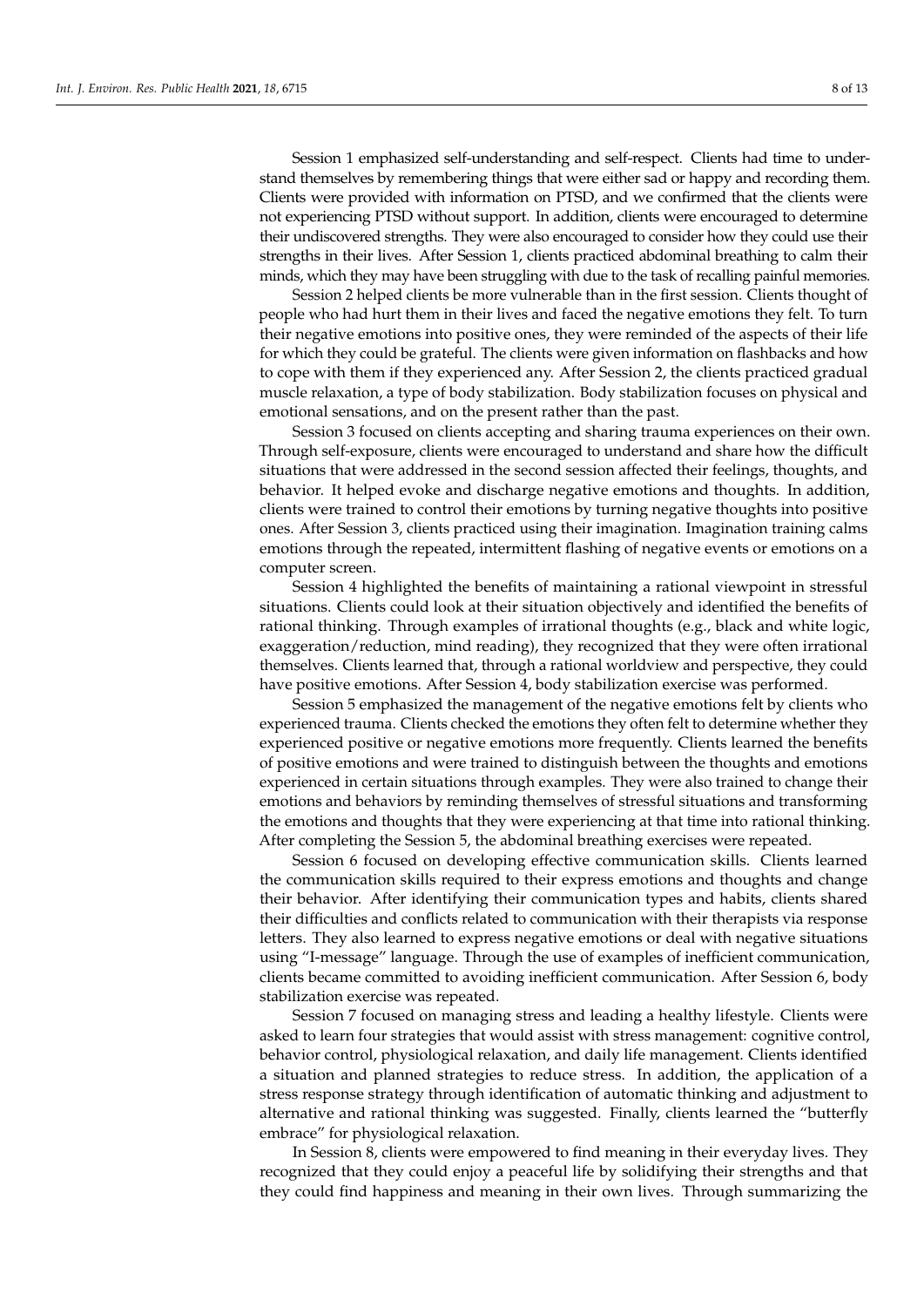information in Session 1–7, clients could confirm what had changed recently in their daily lives. They were provided with a perspective of gratitude and satisfaction in daily life. Through integration of the "knowing," "doing for," and "enabling" topics, clients who had difficult experiences could recover from trauma. At the end of the Session 8, the body stabilization exercise was repeated.

During each of the aforementioned program sessions, the research team sent individual response letters to the clients. The response letter was created based on the evaluation feedback. To ensure mutual communication between the therapist and client, the therapist interacted with the client continuously and fulfilled the "maintaining belief" and "being with" domains for the client. Response letters were provided at the end of each session. Based on the content of the client's responses throughout the program, we communicated with clients individually to provide support and hope through positive feedback. In addition, we motivated clients to continue participating in the program without giving up. The standardized response letter provided a framework for therapists and we expected that it would improve the service quality. In addition, we provided a guide in the responses to address each client's individual circumstances or feelings.

#### **4. Discussion**

This study developed an Internet-based psychiatric nursing intervention for trauma recovery based on Swanson's theory of caring [\[16\]](#page-11-12), a middle-range theory that can be applied directly to nursing practice in the mental health field. Swanson's theory of caring provides a conceptual framework for a therapeutic approach to those suffering from trauma. The program that was developed was constructed based on five key concepts that ultimately aimed to maintain the client's state of well-being: "maintaining belief", "knowing", "being with", "doing for", and "enabling". The concepts were not mutually exclusive, and each concept was incorporated into each session. Thus, they acted as an overlapping process and influenced and interacted with each other. Swanson's theory of caring is considered both incredibly relevant and applicable to the field of nursing practice with respect to the views that it presents of humans and the relationship between therapist and client [\[24,](#page-11-20)[25\]](#page-11-21). The program that was developed in this study did not provide symptom-oriented interventions that only focused on traumatic events or experiences from the therapist's professional standpoint. We focused on providing a self-help guideline for the clients that would allow them to develop their mental and physical well-being.

The participants were anonymous, and the researchers promised that their information would never be leaked in the study. In each session, the participants were asked several questions on the difficulties that they experienced. The researchers provided individual feedback on their answers using response letters. A previous study reported that nursing interventions that were provided based on the theory of caring for individuals who had experienced intimate partner violence had a therapeutic effect [\[9\]](#page-11-5). As the participants of that study had recently experienced difficulty with self-exposure and needed to develop their beliefs with the nurses, the nurses continued to maintain the patient's belief throughout the nursing intervention [\[9\]](#page-11-5).

For the "maintaining belief" and "being with" domains, response letters were sent to the clients individually after each session. The response letters were developed at the request of the participants during the evaluation. The participants proposed that interaction and support with the therapist would be effective. The response letter was created to facilitate interactive communication with the client and clients were provided feedback on their answers to the questions. The "being with" domain emphasizes the intimate relationship with the client as the center of care [\[24\]](#page-11-20); that is, it is based on the client's bonding and attachment [\[26\]](#page-11-22). Using themselves as therapeutic tools, nurses must be emotionally open to client reactions and be able to reassure clients with a warm attitude  $[26,27]$  $[26,27]$ . The reasons for failure in psychiatric counseling have been reported to include clients' lack of trust, intimacy, and motivation in relation to the therapist [\[28\]](#page-11-24). In this study, after the end of each session, based on the client's responses, they were sent a supportive and positive response letter to give them a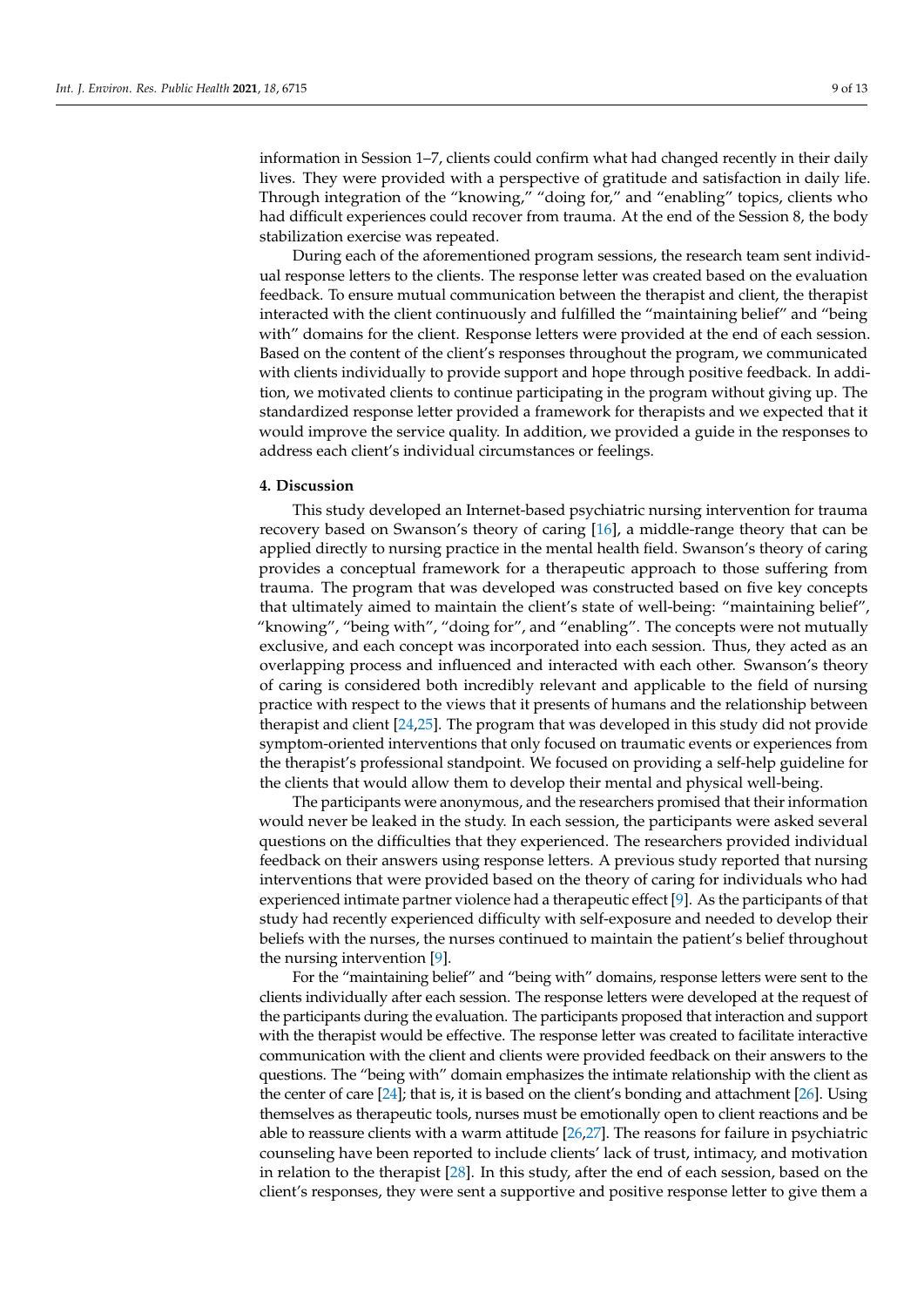sense of intimacy and hope. Moreover, the response letters played a role in motivating and encouraging clients to continue their participation in the program without giving up.

In the Session 1 and 2, for the "knowing" dimension, clients were helped to understand their current state of mind, past traumatic experiences, moods, thoughts, and strengths. Specifically, clients were made aware of their strengths and ability to overcome the effects of trauma. It is imperative that nurses understand and respect clients from a holistic perspective. The patient can overcome a crisis by getting to know and respecting themselves through the process of knowing [\[24\]](#page-11-20). The sessions helped clients to become familiar with and respect themselves through knowledge of their strengths. Finding strengths is a positive psychological intervention that can relieve depression and lead to improved wellbeing. Its effectiveness has been demonstrated in several studies [\[29](#page-11-25)[,30\]](#page-11-26). Clients increase their happiness in life by finding and enhancing their strengths.

In Sessions 3−5, the concept of "doing for" focused on enhancing the clients' competencies. Clients in this program could accept and share their traumatic experiences through self-disclosure. To do this, clients were asked multiple questions through noninvasive techniques. Moreover, they were provided with a wealth of knowledge on trauma that enabled them to strengthen their own capabilities through constant training. The characteristics of competence included knowledge, ongoing adjustment to learning collective skills, and self-confidence [\[26](#page-11-22)[,31\]](#page-11-27). This program provided a self-help guide for clients. It allowed them to accept trauma-related experiences by themselves and develop a rational perspective while controlling negative emotions. Previous studies reported that Internet-based, selfhelp interventions for patients with PTSD and eating disorders were less expensive than face-to-face treatment [\[14](#page-11-10)[,32\]](#page-12-0); however, they were effective in reducing negative emotions such as depression and alleviating its symptoms. In particular, they may have had a better effect during early treatment [\[32\]](#page-12-0).

For the "enabling" dimension, the client's changes were identified, and clients were encouraged to continue to take care of themselves through intrinsic motivation in Sessions 6−8. "Enabling" emphasizes the need for continuous validation and confirms the appropriate results of caring [\[24](#page-11-20)[,26\]](#page-11-22). Engagement, meaning, positive relationships, and achievement-based interventions are effective strategies for increasing well-being and improving depressive symptoms [\[29\]](#page-11-25). Clients were encouraged to feel a sense of accomplishment for the changes they had made and to praise and reward themselves. In addition, based on what they had gained through this program, they were encouraged to practice appropriate communication in negative relationships and situations in their daily lives and continue their stress management strategies. Thus, the importance of finding meaning in their daily lives and maintaining a sense of happiness was emphasized.

This study was also significant because it was an online nursing intervention program. Although online treatment and intervention programs are provided in various clinical fields, there are few online nursing interventions in the mental health nursing field [\[3,](#page-10-2)[23](#page-11-19)[,33\]](#page-12-1). The greatest advantage of online programs is the lack of time and space constraints. Faceto-face counseling has become increasingly difficult since the onset of the coronavirus disease 2019 pandemic [\[21\]](#page-11-17). In place of face-to-face counseling, Internet-based intervention programs are expected to help greater numbers of people who have experienced trauma. Online intervention programs have the advantage of being more cost effective than face-toface consultations [\[34](#page-12-2)[,35\]](#page-12-3). They also allow for 1:1 interaction and can provide interventions through two-way communication [\[3,](#page-10-2)[33\]](#page-12-1).

Often in psychiatric counseling cases, patients avoid counseling due to the fear of stigma [\[22\]](#page-11-18). The stigma associated with mental health problems such as traumatic stress can act as a barrier to mental health treatment and positive outcomes [\[2\]](#page-10-1). Online programs are advantageous as they reduce the stigma and the burden of face-to-face counseling, allowing clients to be completely vulnerable and face their own problems.

Although Internet-based therapies have posed technical difficulties [\[23,](#page-11-19)[33\]](#page-12-1), the development of such interventions is incredibly advantageous because it contributes to the spread of standardization. The trauma recovery intervention program that was developed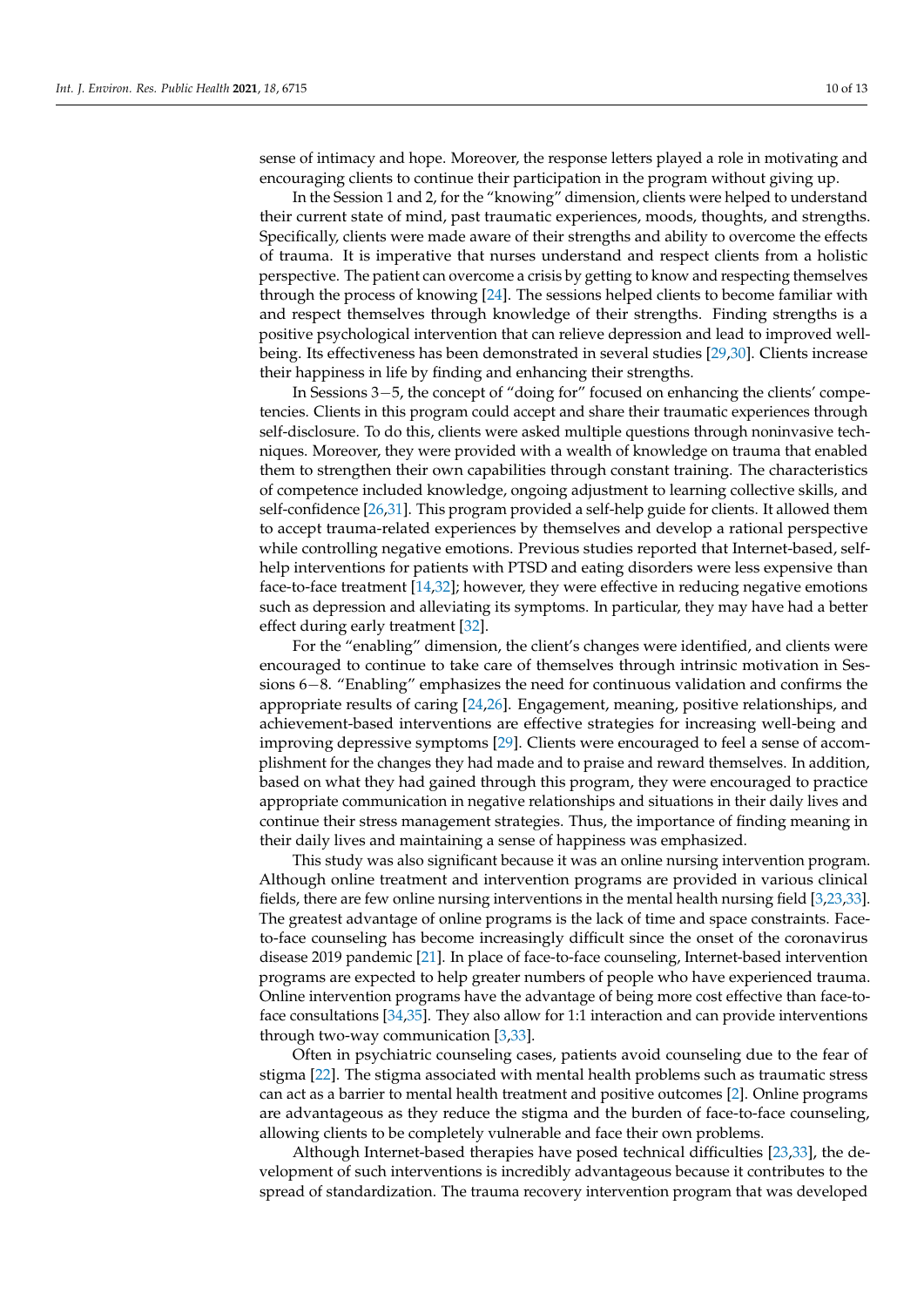in this study presented a standardized framework and material for eight sessions. We expect that a standardized intervention program will improve the quality of nursing intervention services and enhance the nursing intervention competency [\[18\]](#page-11-14). One study that provided education programs to nurses based on Swanson's theory of caring found that nurses who were trained according to the caring framework had much higher levels of care than those who were not [\[18\]](#page-11-14). Moreover, both patients and nurses expressed greater satisfaction due to the reinforcing of the relationship between nurses and patients [\[35\]](#page-12-3). We also expect that this program will enhance satisfaction not only for clients who have experienced trauma but also for the nurses who provide nursing care.

#### *Limitations*

A limitation of the study is that it was not possible to evaluate the effectiveness of the program. Another limitation is the small number of participants.

#### **5. Conclusions**

The trauma recovery program that was developed in this study was based on Swanson's theory of caring [\[16\]](#page-11-12). Caring has long been recognized as the center of nursing care and is increasingly becoming a key concept [\[24\]](#page-11-20). Therefore, this study is of great significance as it provides evidence that mental health nurses could develop and implement programs to care for people who have experienced trauma. The program will help to alleviate PTSD symptoms and, ultimately, allow for patients to live happy and meaningful lives. An online program could even provide nursing interventions for trauma recovery for marginalized people who are unable to receive help from nurses for physical reasons, such as distance and time. In addition, as one of the advantages of online programs is the characteristically swift dissemination of information, we propose that nurses in various regions could easily learn from trauma intervention programs and provide high-quality nursing interventions to their clients. The program will need to be administered to clients who have experienced trauma, and continued research will need to confirm whether they experience symptom relief and for how long. In addition, it will be important to widely disseminate the program, educate nurses on trauma and use of the program, and investigate whether there is an increase in nurses' trauma intervention competency as a result.

**Author Contributions:** Conceptualization, methodology, and formal analysis: S.K., G.-U.K., and J.P.; investigation: S.K., G.-U.K., and W.L.; writing—original draft preparation, writing—review and editing: S.K., G.-U.K., and J.P.; project administration and funding acquisition: S.K. All authors have read and agreed to the published version of the manuscript.

**Funding:** This research was funded by the National Research Foundation of Korea, grant number 2018R1A2B6001504.

**Institutional Review Board Statement:** The study was conducted according to the guidelines of the Declaration of Helsinki, and approved by the Institutional Review Board of Yonsei University (Y-2019-0083).

**Informed Consent Statement:** Informed consent was obtained from all participants involved in the study.

**Conflicts of Interest:** The authors declare no conflict of interest.

#### **References**

- <span id="page-10-0"></span>1. Kessler, R.C. Posttraumatic stress disorder: The burden to the individual and to society. *J. Clin. Psychiatry* **2000**, *61* (Suppl. 5), 4–14. [\[PubMed\]](http://www.ncbi.nlm.nih.gov/pubmed/10761674)
- <span id="page-10-1"></span>2. Magruder, K.M.; McLaughlin, K.A.; Elmore Borbon, D.L. Trauma is a public health issue. *Eur. J. Psychotraumatol.* **2017**, *8*, 1375338. [\[CrossRef\]](http://doi.org/10.1080/20008198.2017.1375338)
- <span id="page-10-2"></span>3. Simblett, S.; Birch, J.; Matcham, F.; Yaguez, L.; Morris, R. A systematic review and meta-analysis of e-mental health interventions to treat symptoms of posttraumatic stress. *JMIR Ment. Health* **2017**, *4*, e14. [\[CrossRef\]](http://doi.org/10.2196/mental.5558)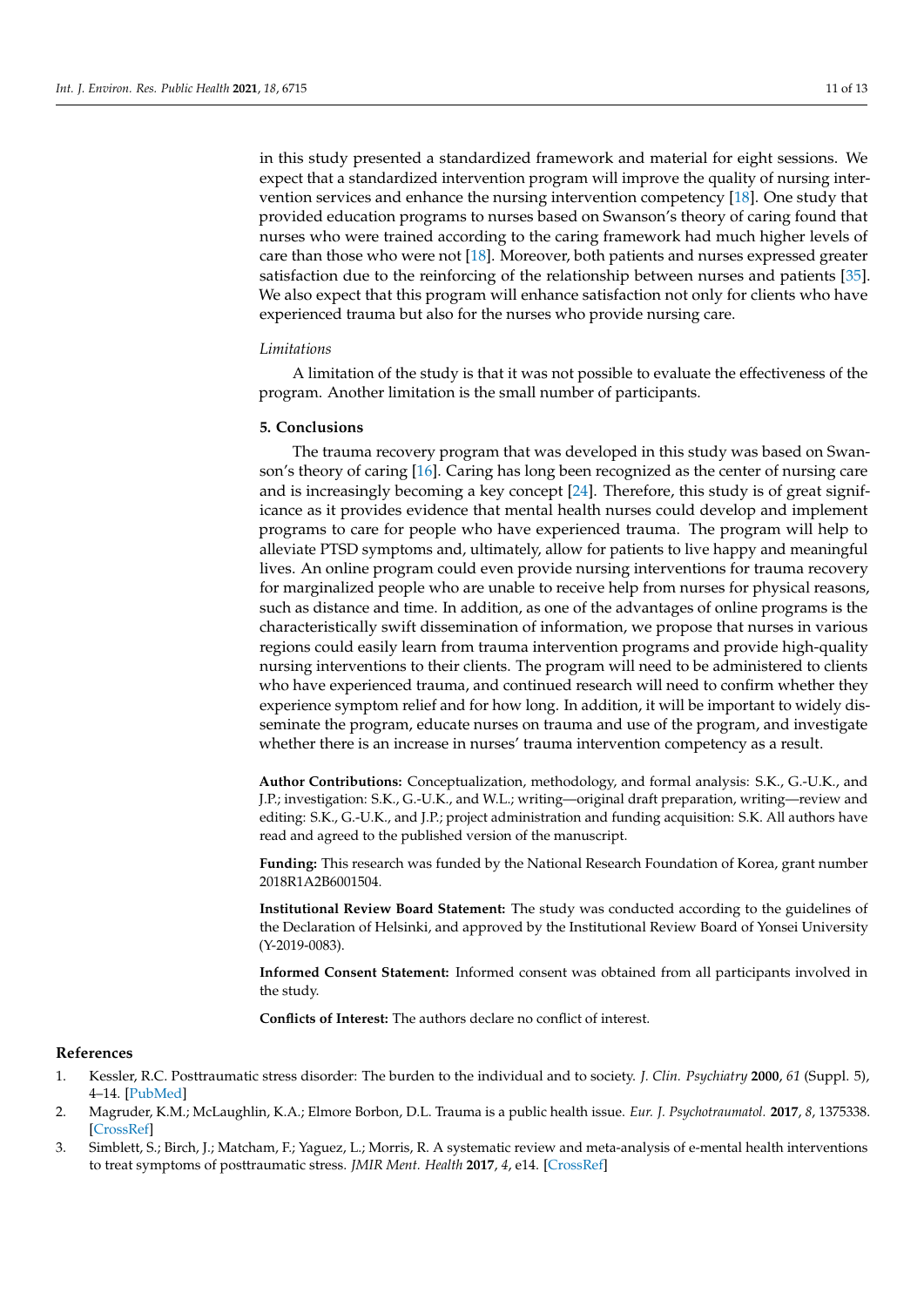- <span id="page-11-0"></span>4. Paik, J.-W.; Kim, H.-S.; Sim, M.; Lee, H.-K.; Woo, Y.S.; Chung, C.; Lee, S.-H.; Seok, J.-H.; Jeon, H.J.; Lee, S.-M.; et al. The Sewol ferry accident and early mental health care response by volunteer activities of Korean disaster mental health committee and members of Korean neuropsychiatric association. *J. Korean Neuropsychiatr. Assoc.* **2015**, *54*, 1–5. [\[CrossRef\]](http://doi.org/10.4306/jknpa.2015.54.1.1)
- <span id="page-11-1"></span>5. Yang, H.J.; Cheong, H.K.; Choi, B.Y.; Shin, M.-H.; Yim, H.W.; Kim, D.-H.; Kim, G.; Lee, S.Y. Community mental health status six months after the Sewol ferry disaster in Ansan, Korea. *Epidemiol. Health* **2015**, *37*, e2015046. [\[CrossRef\]](http://doi.org/10.4178/epih/e2015046)
- <span id="page-11-2"></span>6. Sijbrandij, M.; Olff, M.; Reitsma, J.B.; Carlier, I.V.; de Vries, M.H.; Gersons, B.P. Treatment of acute posttraumatic stress disorder with brief cognitive behavioral therapy: A randomized controlled trial. *Am. J. Psychiatry* **2007**, *164*, 82–90. [\[CrossRef\]](http://doi.org/10.1176/ajp.2007.164.1.82) [\[PubMed\]](http://www.ncbi.nlm.nih.gov/pubmed/17202548)
- <span id="page-11-3"></span>7. Bryant, R.A.; Moulds, M.L.; Nixon, R.V. Cognitive behaviour therapy of acute stress disorder: A four-year follow-up. *Behav. Res. Ther.* **2003**, *41*, 489–494. [\[CrossRef\]](http://doi.org/10.1016/S0005-7967(02)00179-1)
- <span id="page-11-4"></span>8. Mabey, L.; van Servellen, G. Treatment of post-traumatic stress disorder in patients with severe mental illness: A review. *Int. J. Ment. Health Nurs.* **2014**, *23*, 42–50. [\[CrossRef\]](http://doi.org/10.1111/inm.12007)
- <span id="page-11-5"></span>9. Bride, B.E. Prevalence of secondary traumatic stress among social workers. *Soc. Work* **2007**, *52*, 63–70. [\[CrossRef\]](http://doi.org/10.1093/sw/52.1.63) [\[PubMed\]](http://www.ncbi.nlm.nih.gov/pubmed/17388084)
- <span id="page-11-6"></span>10. Atkins, C.D.; Burnett, H.J., Jr. Specialized disaster behavioral health training: Its connection with response, practice, trauma health, and resilience. *Disaster Health* **2016**, *3*, 57–65. [\[CrossRef\]](http://doi.org/10.1080/21665044.2016.1199151)
- <span id="page-11-7"></span>11. Bruce, M.M.; Kassam-Adams, N.; Rogers, M.; Anderson, K.M.; Sluys, K.P.; Richmond, T.S. Trauma providers' knowledge, views and practice of trauma-informed care. *J. Trauma Nurs.* **2018**, *25*, 131–138. [\[CrossRef\]](http://doi.org/10.1097/JTN.0000000000000356) [\[PubMed\]](http://www.ncbi.nlm.nih.gov/pubmed/29521782)
- <span id="page-11-8"></span>12. Kim, H.; Kim, S.A.; Kong, S. Resilience mediates impact of some childhood maltreatment on post-traumatic stress symptoms in conscripted marines in the Republic of Korea. *Res. Nurs. Health* **2017**, *40*, 51–62. [\[CrossRef\]](http://doi.org/10.1002/nur.21773) [\[PubMed\]](http://www.ncbi.nlm.nih.gov/pubmed/27933610)
- <span id="page-11-9"></span>13. Kong, S.S.; Kim, H.R. Impact of childhood trauma and social support on dissociative symptoms in Marines. *J. Korean Acad. Psychiatr. Ment. Health Nurs.* **2016**, *24*, 257–266. [\[CrossRef\]](http://doi.org/10.12934/jkpmhn.2015.24.4.257)
- <span id="page-11-10"></span>14. Lewis, C.E.; Farewell, D.; Groves, V.; Kitchiner, N.J.; Roberts, N.P.; Vick, T.; Bisson, J.I. Internet-based guided self-help for posttraumatic stress disorder (PTSD): Randomized controlled trial. *Depress. Anxiety* **2017**, *34*, 555–565. [\[CrossRef\]](http://doi.org/10.1002/da.22645)
- <span id="page-11-11"></span>15. Silva Butcher, R.G.C.; Jones, D.A. An integrative review of comprehensive nursing assessment tools developed based on Gordon's Eleven Functional Health Patterns. *Int. J. Nurs. Knowl.* **2021**. [\[CrossRef\]](http://doi.org/10.1111/2047-3095.12321)
- <span id="page-11-12"></span>16. Swanson, K.M. Empirical development of a middle range theory of caring. *Nurs. Res.* **1991**, *40*, 161–165. [\[CrossRef\]](http://doi.org/10.1097/00006199-199105000-00008) [\[PubMed\]](http://www.ncbi.nlm.nih.gov/pubmed/2030995)
- <span id="page-11-13"></span>17. Kavanaugh, K.; Roscigno, C.I.; Swanson, K.M.; Savage, T.A.; Kimura, R.E.; Kilpatrick, S.J. Perinatal palliative care: Parent perceptions of caring in interactions surrounding counseling for risk of delivering an extremely premature infant. *Palliat. Support. Care* **2015**, *13*, 145–155. [\[CrossRef\]](http://doi.org/10.1017/S1478951513000874)
- <span id="page-11-14"></span>18. Higdon, K.; Shirey, M. Implementation of a caring theoretical framework in a multihospital system. *J. Nurs. Adm.* **2012**, *42*, 190–194. [\[CrossRef\]](http://doi.org/10.1097/NNA.0b013e31824ccd64) [\[PubMed\]](http://www.ncbi.nlm.nih.gov/pubmed/22441400)
- <span id="page-11-15"></span>19. Tonges, M.; Ray, J. Translating caring theory into practice: The carolina care Model. *J. Nurs. Adm.* **2011**, *41*, 374–381. [\[CrossRef\]](http://doi.org/10.1097/NNA.0b013e31822a732c)
- <span id="page-11-16"></span>20. Choi, Y.K. Evidence-based treatment of posttraumatic stress disorder. *Korean J. Clin. Psychol.* **2017**, *36*, 526–549. [\[CrossRef\]](http://doi.org/10.15842/kjcp.2017.36.4.006)
- <span id="page-11-17"></span>21. Marshall, J.M.; Dunstan, D.A.; Bartik, W. The role of digital mental health resources to treat trauma symptoms in Australia during COVID-19. *Psychol. Trauma* **2020**, *12* (Suppl. 1), S269–S271. [\[CrossRef\]](http://doi.org/10.1037/tra0000627) [\[PubMed\]](http://www.ncbi.nlm.nih.gov/pubmed/32496103)
- <span id="page-11-18"></span>22. Price, M.; Sawyer, T.; Harris, M.; Skalka, C. Usability evaluation of a mobile monitoring system to assess symptoms after a traumatic injury: A mixed-methods study. *JMIR Ment. Health* **2016**, *3*, e3. [\[CrossRef\]](http://doi.org/10.2196/mental.5023) [\[PubMed\]](http://www.ncbi.nlm.nih.gov/pubmed/26753673)
- <span id="page-11-19"></span>23. Lewis, C.; Roberts, N.P.; Bethell, A.; Robertson, L.; Bisson, J.I. Internet-based cognitive and behavioural therapies for posttraumatic stress disorder (PTSD) in adults. *Cochrane Database Syst. Rev.* **2018**, CD011710. [\[CrossRef\]](http://doi.org/10.1002/14651858.CD011710.pub2)
- <span id="page-11-20"></span>24. Kalfoss, M.; Owe, J. Empirical verification of Swanson's caring processes found in nursing actions: Systematic review. *Open J. Nurs.* **2015**, *5*, 976–986. [\[CrossRef\]](http://doi.org/10.4236/ojn.2015.511104)
- <span id="page-11-21"></span>25. Swanson, K.M.; Chen, H.T.; Graham, J.C.; Wojnar, D.M.; Petras, A. Resolution of depression and grief during the first year after miscarriage: A randomized controlled clinical trial of couples-focused interventions. *J. Women's Health* **2009**, *18*, 1245–1257. [\[CrossRef\]](http://doi.org/10.1089/jwh.2008.1202)
- <span id="page-11-22"></span>26. Finfgeld-Connett, D. Meta-synthesis of caring in nursing. *J. Clin. Nurs.* **2008**, *17*, 196–204. [\[CrossRef\]](http://doi.org/10.1111/j.1365-2702.2006.01824.x)
- <span id="page-11-23"></span>27. Huynh, T.; Alderson, M.; Thompson, M. Emotional labour underlying caring: An evolutionary concept analysis. *J. Adv. Nurs.* **2008**, *64*, 195–208. [\[CrossRef\]](http://doi.org/10.1111/j.1365-2648.2008.04780.x)
- <span id="page-11-24"></span>28. Schlosser, D.; Campellone, T.; Kim, D.; Truong, B.; Vergani, S.; Ward, C.; Vinogradov, S. Feasibility of PRIME: A cognitive neuroscience-informed mobile app intervention to enhance motivated behavior and improve quality of life in recent onset schizophrenia. *JMIR Res. Protoc.* **2016**, *5*, e77. [\[CrossRef\]](http://doi.org/10.2196/resprot.5450)
- <span id="page-11-25"></span>29. Gander, F.; Proyer, R.T.; Ruch, W. Positive psychology interventions addressing pleasure, engagement, meaning, positive relationships, and accomplishment increase well-being and ameliorate depressive symptoms: A randomized, placebo-controlled online study. *Front. Psychol.* **2016**, *7*, 686. [\[CrossRef\]](http://doi.org/10.3389/fpsyg.2016.00686)
- <span id="page-11-26"></span>30. Proyer, R.T.; Gander, F.; Wellenzohn, S.; Ruch, W. Strengths-based positive psychology interventions: A randomized placebocontrolled online trial on long-term effects for a signature strengths-vs. a lesser strengths-intervention. *Front. Psychol.* **2015**, *6*, 456. [\[CrossRef\]](http://doi.org/10.3389/fpsyg.2015.00456)
- <span id="page-11-27"></span>31. Hudon, C.; Tribble, D.S.; Bravo, G.; Poitras, M.E. Enablement in health care context: A concept analysis. *J. Eval. Clin. Pract.* **2011**, *17*, 143–149. [\[CrossRef\]](http://doi.org/10.1111/j.1365-2753.2010.01413.x) [\[PubMed\]](http://www.ncbi.nlm.nih.gov/pubmed/20825534)